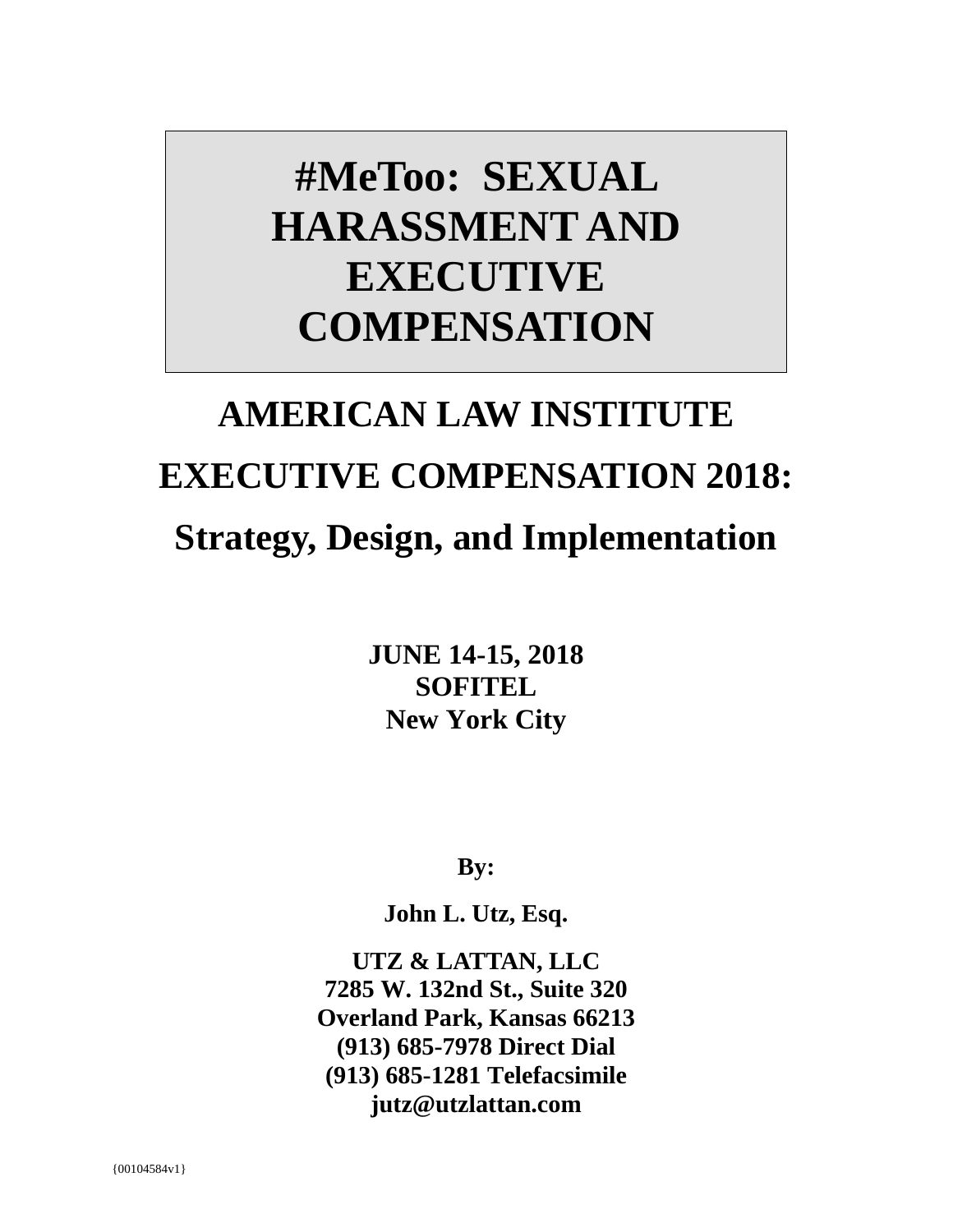#### **#MeToo: SEXUAL HARASSMENT AND EXECUTIVE COMPENSATION**

**by John L. Utz Utz & Lattan, LLC (913) 685-7978 jutz@utzlattan.com**

It would not surprise me to learn that workplace sexual harassment has a history as long as that of working relationships themselves. The incidence of misbehavior may have varied with geography, work setting, or the times, but bad behavior seems obdurate. Power is intoxicating and, when combined with carnal impulses (and perhaps an executive's inflated self-image and underdeveloped empathy for co-workers), makes possible mischief that is personally hurtful and institutionally corrosive.

The intractability of workplace sexual harassment has been noted with woe by a taskforce formed by the Equal Employment Opportunity Commission (the "EEOC"). That taskforce – the two co-chairs of which were EEOC commissioners – reported that studies of sexual harassment suggest 25 percent of women, at the low end, report having experienced sexual harassment in the workplace. Select Taskforce on the Study of Harassment in the Workplace, U.S. Equal Opportunity Commission, June 2016, p. 8. And this is the result 30 years after the Supreme Court held that workplace harassment is an actionable form of discrimination prohibited by Title VII of the Civil Rights Act of 1964. *Meritor Sav. Bank, FSB v. Vinson*, 477 U.S. 57 (1986).

Perhaps 2017 will prove to have been a watershed year, both in the effort to reduce the incidence of sexual harassment, and the effort to identify and punish wrongdoers. The reaction of the eponymous The Weinstein Company LLC and Wynn Resorts Ltd. to allegations of sexual harassment (or worse) against Harvey Weinstein and Steve Wynn has been startling given the close identification of those executives with "their" companies. And we have seen in the cases of Matt Lauer, Roger Ailes (in 2016), and key business producers in the financial services and entertainment industries a willingness of employers to terminate (or accept resignations from) employees who have been of great financial importance to their companies. This seems new; 2017 does seem to have been different. Whether, however, 2017 was a harbinger of an enduring change in employers' attitudes towards, and approaches in addressing, allegations of sexual harassment relating to key executives remains to be seen. If it is true that #TimesUp, and in particular if customers (and members of the public more generally) favor harsher treatment of executives engaged in sexual harassment or assault, compensation committees may find value in reflecting this new attitude in the structure of their companies' executive compensation programs and agreements.

# **What is an Employer's Interest?**

Although it seems naïve to imagine that sexual harassment will be eliminated root and branch, employers have a pretty substantial interest in minimizing it. Among the business risks posed by executives' sexual harassment or assault of co-workers (or business partners, customers, contractors, or others having a business relationship with the company) are the following: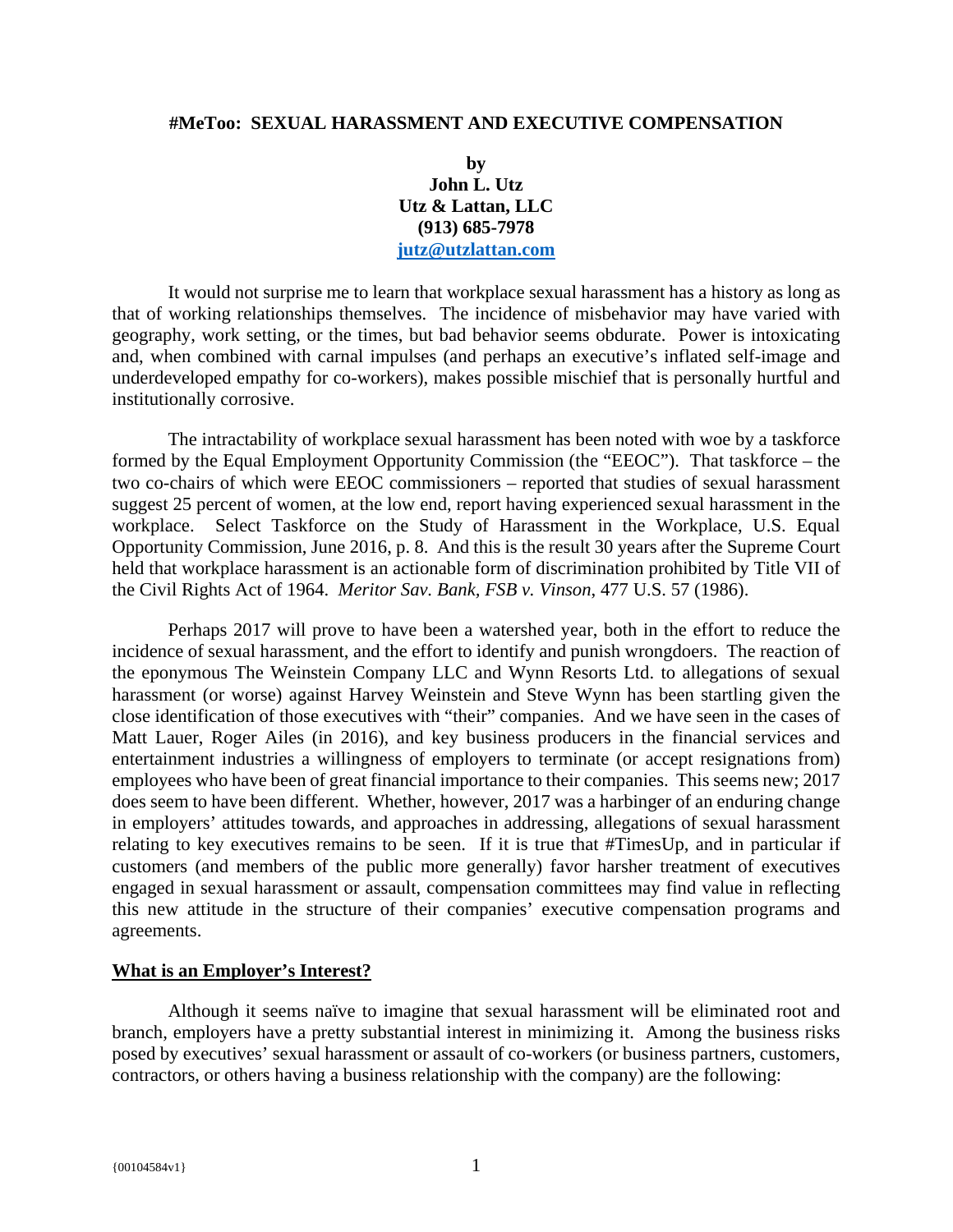- 1. Potential claims against the company by victims of sexual harassment, for example, where victims argue that the company is vicariously liable under Title VII of the Civil Rights Act of 1964, under the precedent of *Meritor Sav. Bank, FSB v. Vinson*, 477 U.S. 57 (1986); *Burlington Indus., Inc. v. Ellerth*, 524 U.S. 742 (1998); and *Faragher v. City of Boca Raton*, 524 U.S. 775 (1998).
- 2. Increased difficultly in hiring and keeping quality talent, where unwelcome behavior by executives adversely affects the work environment.
- 3. Reputational risk, particularly given what appears to be customers', business partners', and the general public's newly heightened intolerance for sexual misconduct. The reputational risk to a company would seem greater the more senior the misbehaving executive, the higher his or her public profile, and the greater the degree to which members of the public or customers identify the company with the executive. This seems particularly true where the company does not adeptly address misconduct after it is discovered.

# **What to do?**

**Cause and Clawbacks**. The two obvious tools for (a) making sexual harassment dear to misbehaving executives, by imposing substantial financial disincentives to bad behavior, and (b) avoiding outrage from customers, business partners, and the public when a reviled executive is involuntarily terminated yet receives substantial compensation on his or her $1$  way out the door, are to (i) add sexual harassment to the definition of "cause" under employment agreements and executive compensation programs and arrangements, and provide for the forfeiture of large components of compensation on termination for cause, and (ii) provide for the clawback of already paid compensation in the event sexual harassment is discovered.

**Examples of Cause Language**. As to a "cause" definition, executive employment agreements found in 8-K, 10-Q, and S-1 filings have included the following language in their "cause" definitions:

Executive's . . . deliberate violation of a Company Group policy, including but not limited to those relating to . . . sexual harassment. [nLIGHT, Inc's executive employment agreements with Ron Bareket, Robert Martinsen, and Scott Keeney]

Employee's breach and violation of the Company's written policies pertaining to sexual harassment. . . . [Silverbow Resources, Inc. employment agreement for Steven W. Adam]

Willful disobedience of lawful orders, policies, regulations, or directives issued to Employee by [the Company], including policies related to sexual harassment. . . . [Parsley Energy Operations, LLC employment agreement with Vice President, General Counsel]

 $\overline{a}$ 

<sup>&</sup>lt;sup>1</sup> I understand that most claims of sexual misconduct are made against men, but to be inclusive I will not assume all miscreants are men.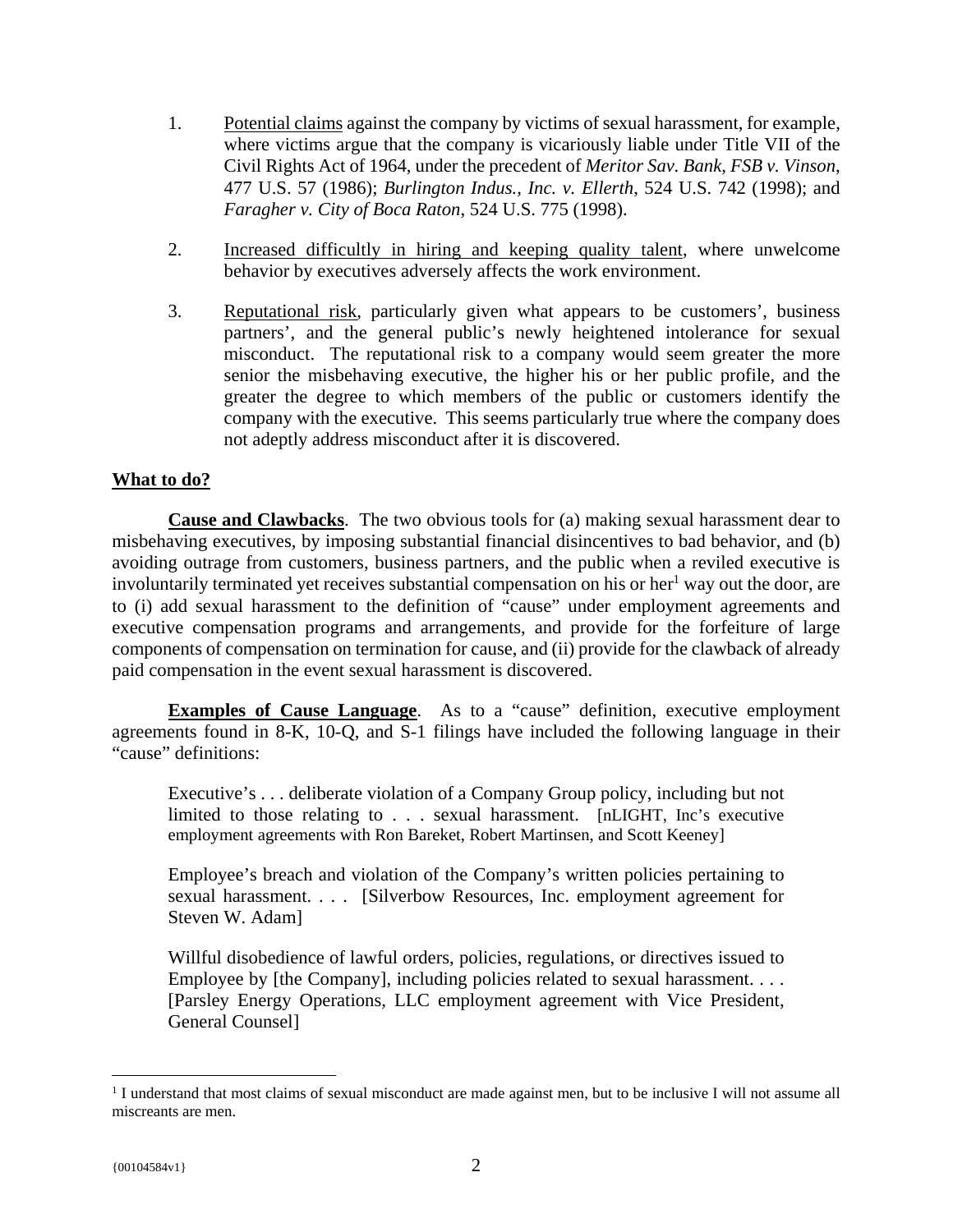Executive's breach or violation of any material written policy or regulation of the Bank, including, but not limited to, any written policy or regulation dealing with sexual harassment . . . . [Community West Bancshares employment agreement with Kristine Price]

**ERISA Vesting and Protected Benefit Rules**. As always, it is important that any compensation subject to the vesting standards of Part 2 of Title I of ERISA not be forfeited (at least to the degree the forfeiture would violate ERISA's vesting rules). Consider, for example, a nonqualified deferred compensation arrangement that (a) provides for distribution only upon separation from service (with no in-service payments), and (b) includes enough complexity so the Supreme Court's decision in *Fort Halifax Packing Co. v. Coyne*, 107 S. Ct. 2211 (1987) would not cause it to fail to be a "plan." The arrangement might, then, be a pension plan under ERISA. If – presumably inadvertently – the plan were to cover employees who are not members of a top hat group, there could be no forfeiture of benefits under the plan that would be inconsistent with ERISA's vesting requirements. An employer would not, of course, expect its arrangement to fail to be a top hat plan, and, therefore, would not expect ERISA's vesting standards to apply. The battle, then, would come after termination for cause, when the former executive might assert in litigation that the plan was not a top hat plan, and that the forfeiture of benefits was therefore impermissible (particularly if the executive had been employed long enough to vest under the slowest of ERISA's permissible vesting schedules).

Another concern involves the forfeiture or clawback of compensation that is not itself subject to ERISA's vesting standards, but that has been counted in determining the executive's benefit under a pension plan that is subject to ERISA's vesting rules. In many cases, disregarding forfeited or clawed back compensation will have no bearing on an executive's qualified retirement plan benefits because his or her compensation will exceed the Tax Code Section 401(a)(17) limitation even absent the forfeited or clawed back compensation. But where an executive would not exceed the 401(a)(17) limit without counting forfeited or clawed back compensation, whether those forfeited or clawed back amounts are counted as compensation under a qualified retirement plan could affect the calculation of benefits under the plan. Even then, there may be little concern about forfeited compensation. That is because the types of amounts subject to forfeiture commonly will not yet have been counted under a qualified retirement plan when the forfeiture occurs. Those amounts usually will not have become taxable prior to forfeiture and many qualified plans only count amounts once they become taxable. And qualified plans may also exclude incentive compensation expressly. Where compensation is forfeited prior to being counted under a qualified plan, the forfeiture would not raise a question as to the proper qualified plan benefit to be paid.

With respect to clawbacks, though, the concern could be greater. Assume, for example, that compensation that served as a basis for a defined benefit plan accrual is clawed back. If that benefit is not adjusted downward as a consequence, one hopes the employer would not be considered to have failed to follow the terms of the plan by counting the returned compensation. This is important because failing to follow plan terms can be both disqualifying and an ERISA fiduciary breach. And one hopes the failure to adjust for the clawback would not be considered to impermissibly favor highly compensated employees, by counting compensation a highly compensated participant was ultimately required to return. Despite these concerns, not adjusting the benefit seems the right result. That is because if a plan were to "reduce" benefits by no longer counting the clawed back compensation this would probably violate the protected benefit rules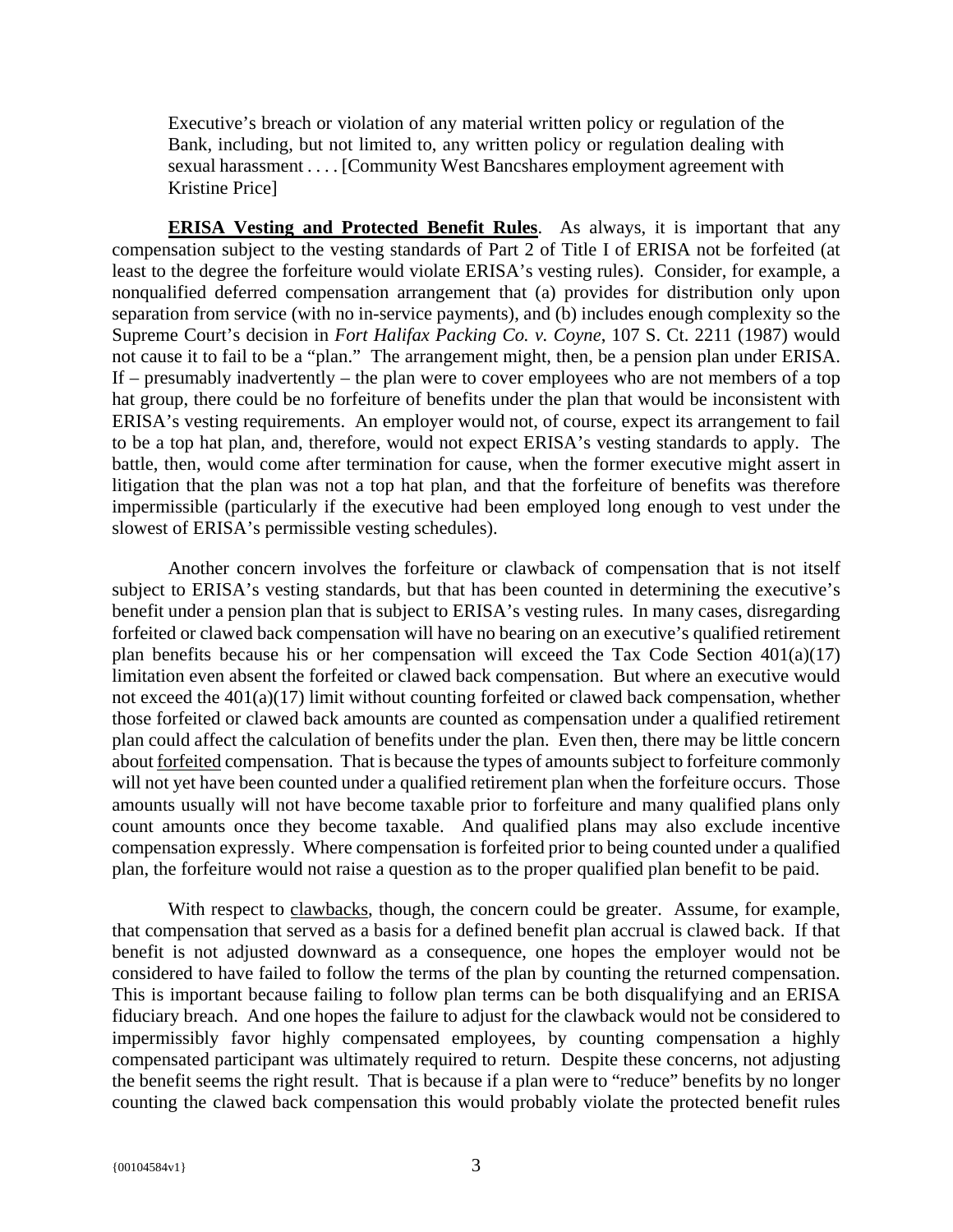under both ERISA and the Tax Code. If the executive was entitled to the compensation when it was included in the accrual of benefits under a qualified defined benefit or 401(k) plan, that benefit accrual probably may not be reduced, even if the compensation on which the qualified plan benefit is based must later be returned.

This qualified retirement plan complication is not unique to sexual harassment. It arises whenever compensation is forfeited or clawed back. Again, usually it won't matter, because the executive's compensation will exceed the Tax Code Section 401(a)(17) limit with or without the forfeited or clawed back compensation. But where that is not true, one must guard against reducing an executive's qualified retirement plan benefit, since doing so could both disqualify the plan (by violating Tax Code Section 411(d)(6)) and violate ERISA.

**Sexual Harassment Definition**. The term "sexual harassment" could use some definition. You will see from the excerpted employment agreement language above that what constitutes "cause" for a termination for sexual harassment may turn to a large degree on the company's more comprehensive written policies, which one hopes include some detail as to what constitutes prohibited sexual harassment.

**Pre-Employment Misbehavior.** Normally an employer would terminate an executive only for misdeeds occurring while the executive is employed at the company. But if the #MeToo movement sustains itself, and if companies are concerned that those with a history of sexual harassment will become liabilities once that history is discovered, employers may wish to consider the possibility of including as "cause" prior sexual misconduct, for example at a prior employer. Again, we would not normally expect pre-employment behavior to constitute cause, and one might argue pre-employment history is too remote to a company's interests to serve as cause. That position may make most sense to those sympathetic to the argument that it is relevant that different behavioral standards may have applied during the executive's tenure at his or her prior employer. One can, of course, expect strongly different reactions to this question whether different historical standards matter.

**Long-ago Behavior at the Current Employer**. Whether it matters that different norms of acceptable behavior applied in the past (if, in fact, that was the case), may affect not only whether pre-employment misbehavior should constitute cause, but also whether a long-tenured executive should be treated differently with respect to behavior that occurred long ago at the same company (rather than at a prior employer) but that has been exposed only recently, perhaps because the #MeToo movement emboldened co-workers to speak about long ago events. It would seem hard to give executives a pass for old misbehavior at the same employer, but it seems less hard to imagine not including as "cause" sexual misconduct at a prior employer, particularly given that the current employer's policies would not have applied at that prior employer. Of course, to the degree a company's written policies on sexual harassment have evolved over time, there may, by reason of that evolution, be an inherently relaxed standard applicable to periods when the policy was less strict.

An advantage of including in a draft of an employment agreement for a new executive a cause definition that includes having engaged in "sexual harassment" (by some definition or standard) at a prior employer is that if the prospective executive pushes back particularly hard, this may signal to the company that it should inquire further about the executive's work history. If in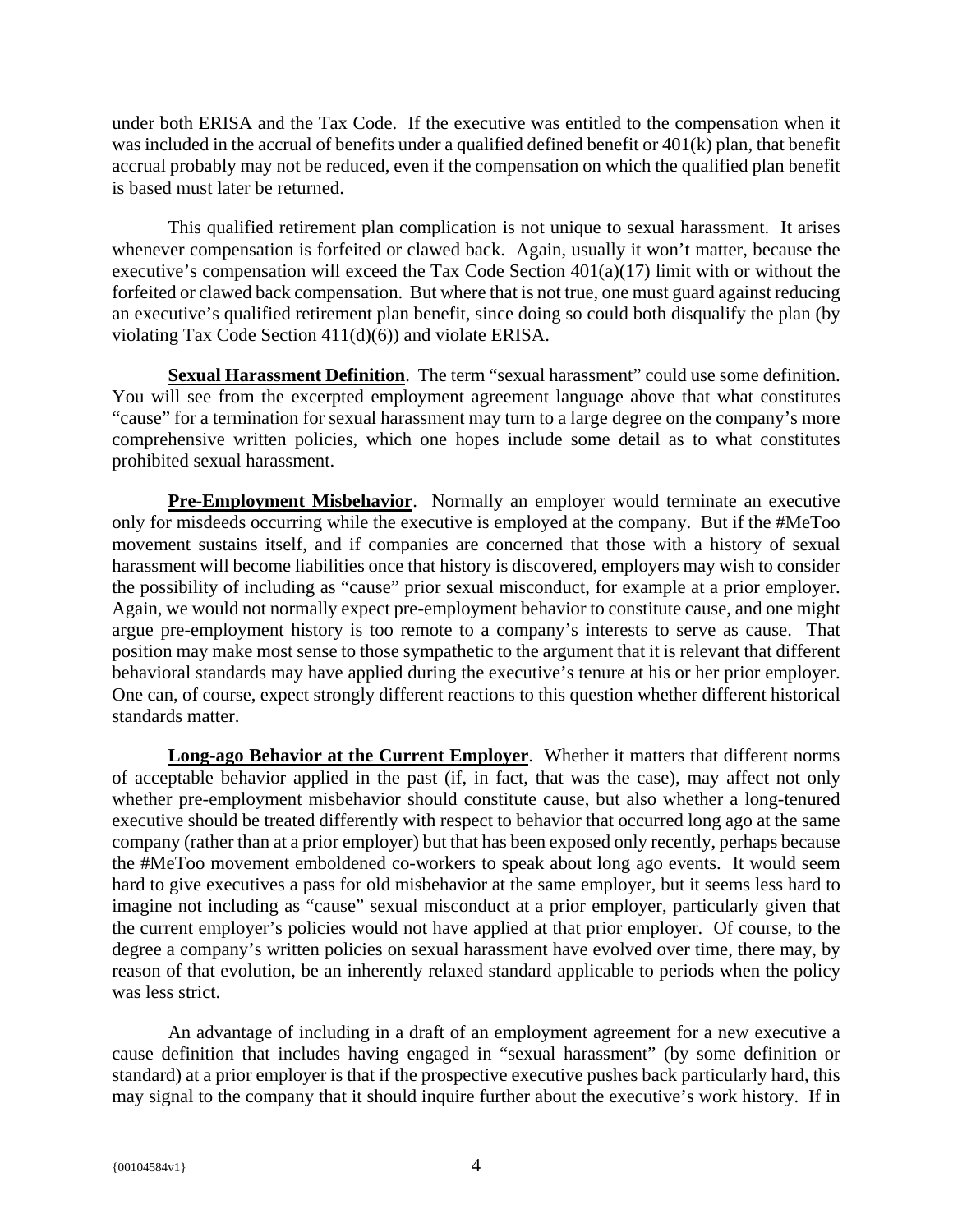probing that history the prospective employer learns of a propensity that may spell future trouble for the company, the company may wish to rethink how well the prospective executive would fit the company's plans.

**Prepare for a Battle**. To the degree the consequences of a termination for sexual harassment are different than other "for cause" terminations – for example, because clawbacks do not apply to "run-of-the-mill" cause terminations, but are applied to sexual misconduct terminations – employers will, of course, need to adequately document the type of cause triggering a termination and the evidence for it, especially where that cause is sexual harassment.

Because allegations of sexual harassment or assault may affect not only an executive's pocketbook, but also his or her personal reputation, companies can expect a hard fight should they assert that an executive is being terminated for sexual harassment (or assault). This may create special difficulties where an executive sues the company in an attempt to fight the forfeiture or clawback of substantial compensation. At that point, the company will need to address in court (or arbitration) the executive's assertions that he or she did not misbehave. What may make this especially challenging is that if the victim has not her or himself made the matter public, such as by filing a lawsuit against the company or the executive, the victim may be quite unenthusiastic about being called to testify in a proceeding between the company and the executive. If the victim wants relative anonymity, the executive may make the victim uncomfortable, and perhaps uncooperative to the company, through the litigation or arbitration process.

But in spite of all those practical difficulties, including sexual harassment and other sexual misconduct in a "cause" definition at least gives a company leverage should it need to negotiate the termination of an offending executive. As always, when negotiating a termination of employment, companies need to be careful not to violate Section 409A, particularly when "substituting" compensation in a fashion that could change the time or form of compensation subject to the Section 409A rules.

**Clawbacks**. As noted earlier, the two obvious tools for exacting a heavy financial price for sexual misconduct are (a) including sexual harassment in the applicable "cause" definition, and (b) including in the company's clawback policies – as well as in employment agreements and executive compensation plans and agreements – a clawback of compensation in the event an executive is discovered to have engaged in sexual harassment or other sexual misconduct. This is largely unplowed ground with respect to clawbacks and raises some special practical concerns.

One of these special considerations is whether a clawback should apply where the sexual misconduct is discovered only after, and perhaps long after, the executive has terminated employment for some reason other than sexual harassment, possibly even in a voluntary termination. In the case of a clawback by reason of an accounting restatement, it is reasonably clear when the restatement trigger occurs, and an executive's clawback risk usually remains for only a few years. For example, in the case of an accounting restatement, the clawback might apply only to incentive-based compensation received by executive officers in the three fiscal years preceding the date the company is required to prepare a restatement.

But what about a clawback for sexual harassment? Should there be a time limit for such clawbacks? Should it matter whether the company knew of the sexual harassment when the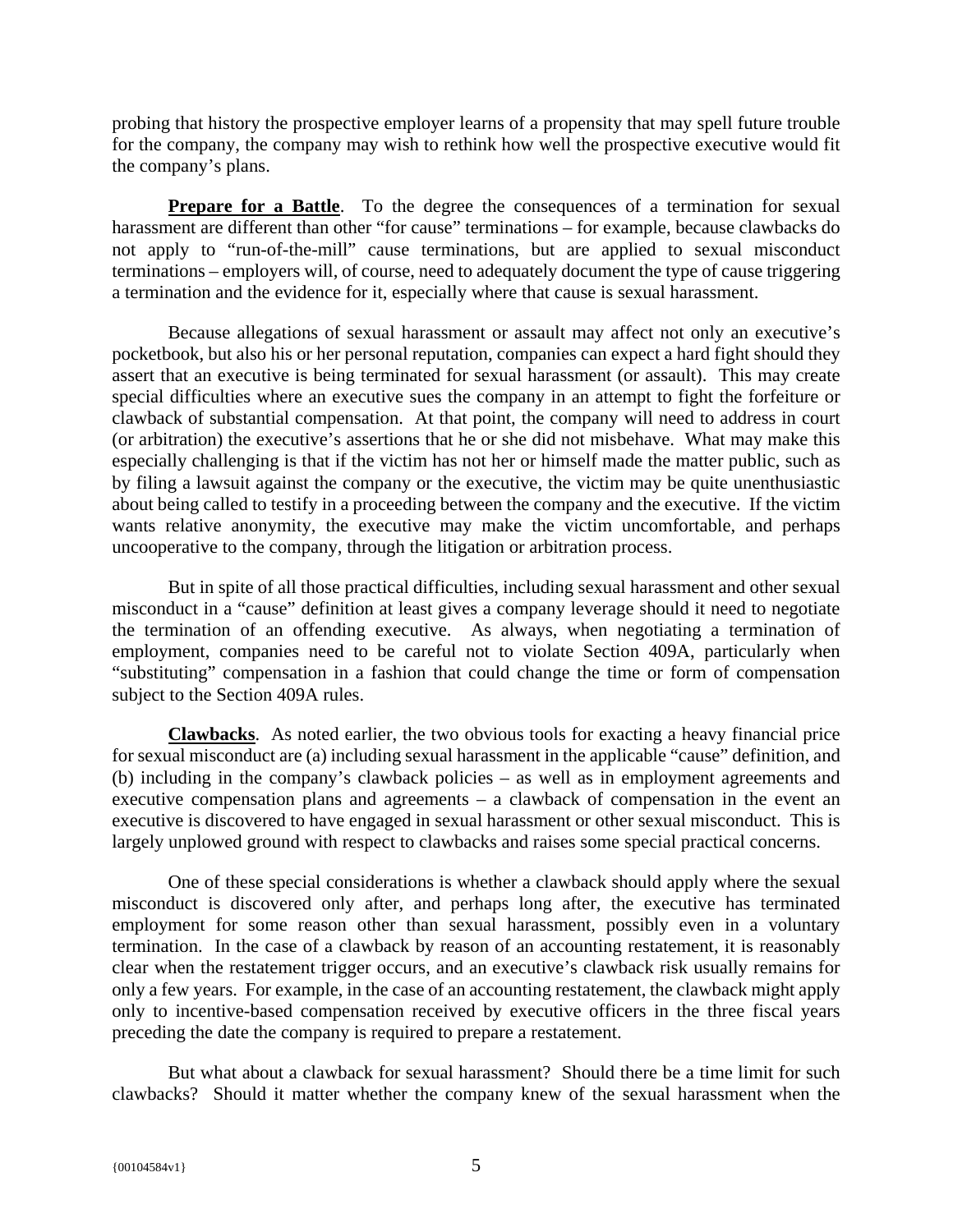executive left the company? In the case of later discovered sexual misconduct, one might argue that a clawback is not appropriate where the reason for termination had nothing to do with sexual misbehavior. But if after an executive's departure a victim brings a claim against the company, one can imagine the company might want to claw back compensation both to cover all or a portion of the company's liability and as a salve for its less clearly pecuniary troubles relating to the claims.

Where recently discovered misconduct occurred long ago, and was not the reason for the executive's termination, one possibility might be to clawback compensation based on that stale misconduct, but to limit the clawback to fairly recently granted compensation. The clawback might, for example, relate only to compensation granted or paid within the three years preceding the company's formal assertion of misconduct by the executive. Often, one thinks of statutes of limitations as setting appropriate standards for determining the staleness of claims, but where a sexual harassment claim does not become known until years after an executive leaves, one may wonder whether the limitations period that would apply to the victim her or himself should have any relevance, and whether the statute begins to run for the employer only when it learned, or should have learned, of the claim.

Not that the employer will necessarily care, but the recent Tax Cuts and Jobs Act of  $2017^2$ may have a slight adverse effect on the ability of an executive to effectively recover taxes he or she paid on clawed back compensation. Although clawed back compensation typically will be large enough so an executive may be able to recover taxes under the IRC Section 1341 rules, for small clawbacks of less than \$3,000, the ability to claim a deduction under IRC Section 165(a) for miscellaneous itemized deductions subject to the two percent floor of IRC Section 67(a) seems to have been eliminated, at least for the next several years. That is because Section 11045 of the Tax Cuts and Jobs Act of 2017 eliminates miscellaneous itemized deductions for the years 2018 through 2025. It does so through the addition of new IRC Section 67(g).

# **Indemnification.**

In addition to making sexual harassment a "for cause" reason for terminating an executive (resulting in the forfeiture of compensation), and a basis for clawing back compensation, employers may wish to consider including an indemnification provision in employment or other executive agreements, to protect the company against victims' claims against the company. They may wish to do so because employers can have vicarious liability for sexual harassment by their employees. See, e.g., *Burlington Indus., Inc. v. Ellerth*, 524 U.S. 742 (1998); *Faragher v. City of Boca Raton*, 524 U.S. 775 (1998).

If an employer includes an indemnification provision, it may wish to make explicit that it has no obligation to mitigate losses, and that it is to be indemnified even for a loss that was a result of its own negligence. Making clear that the company has no obligation to mitigate losses may be unnecessary, since there may generally be no duty to mitigate liability when recovering on an indemnification obligation. But the value in making the mitigation point explicit is that it may short circuit claims by executives that the company could have reduced its losses by not insisting on a nondisclosure agreement when settling with a sexual harassment victim. This is of note

 $\overline{a}$ 

 $2$  I realize it actually is not called The Tax Cuts and Jobs Act of 2017, due to a ruling by the Senate Parliamentarian relating to the Byrd Rule, but for the sake of my sanity and that of readers, I'm going to call it by this short title that many commentators use.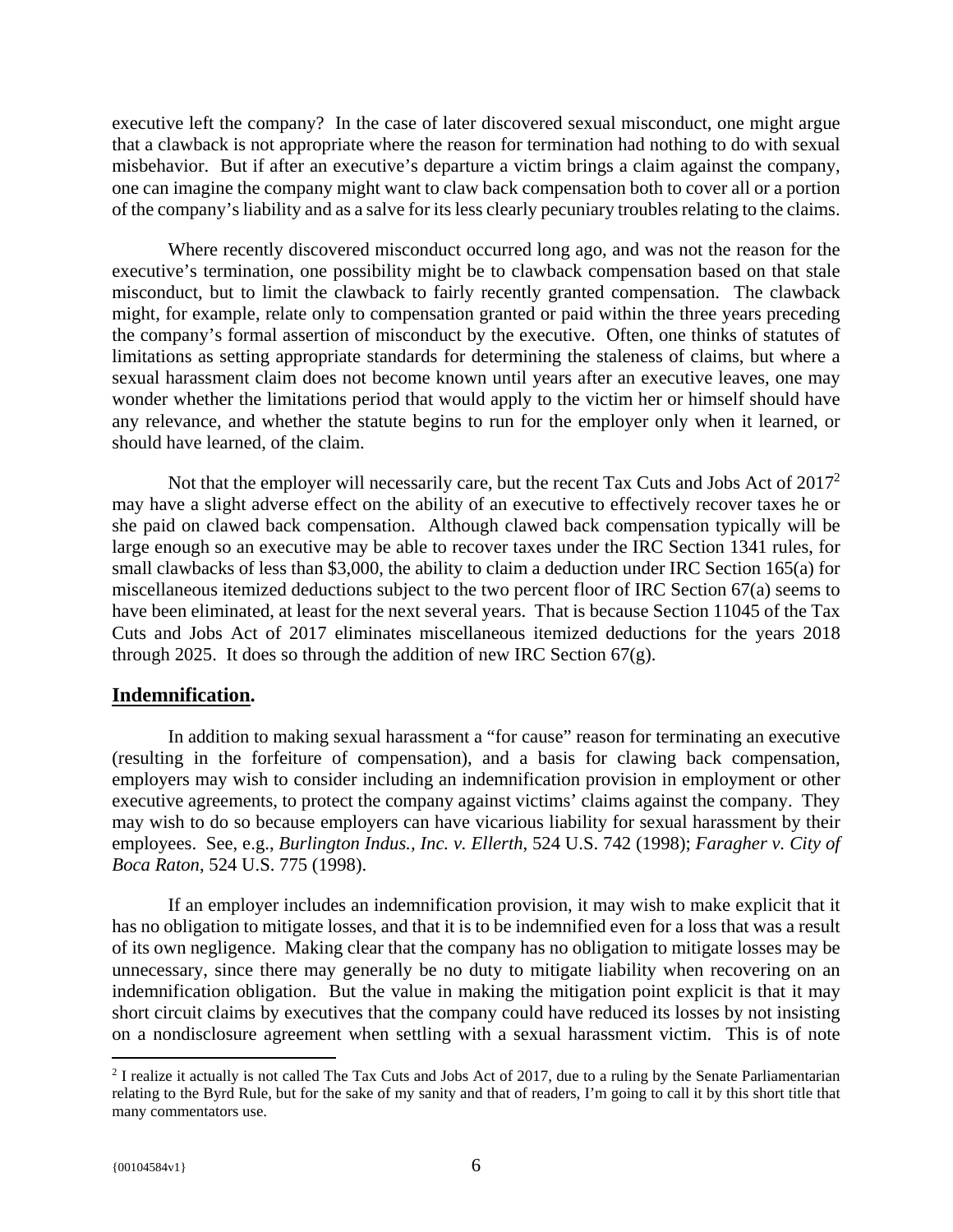because Section 13307 of the Tax Cuts and Jobs Act of 2017 denies an ordinary and necessary business expense tax deduction under IRC Section 162 for any settlement or payment related to sexual harassment or sexual abuse, if that settlement or payment is subject to a nondisclosure agreement. So, an executive might argue, the company could have saved tax dollars by not requiring a non-disclosure agreement from the victim. This Tax Code change was made through the addition of the new Tax Code Section 162(q). And that section also denies a deduction for attorney's fees related to such a settlement or payment. Time will tell whether the effect of this loss of deduction is to make the use of nondisclosure agreements in the settlement of sexual harassment or sexual abuse claims less common, or merely more dear. The executive's tax mitigation argument makes sense, of course, only if the loss to be indemnified is the net after-tax cost to the company of settlement payments and related expenses.

As to including an indemnification provision protecting the company from losses due to its own negligence, that could prove important since an employer may be liable for work environment harassment by an employee who is not the supervisor of the victim if the employer was "negligent in failing to prevent harassment from taking place." *Vance v. Ball State Univ.*, 570 U.S. 421 (2015).

Although an indemnification provision may give a company a chance of recovering its outof-pocket costs related to sexual harassment settlements, proving the amount of any resulting reputational damage to the company could prove exceptionally difficult. One wonders whether it might be possible to include a liquidated damages clause relating to reputational losses. Although any such liquated amount could well understate the amount of the reputational damage, if it is a large number it might act as an additional means of discouraging bad behavior. On the other hand, like all the provisions discussed here, a company must consider whether a liquidated damages provision could prove so fearsome, and so far outside the current standard practice in executive arrangements, that it would scare off even talent that poses little sexual misconduct risk. And remember that although changing a compensation plan's definition of "cause," and including clawback provisions in such a plan, are steps that need not necessarily be negotiated with executives, any indemnification provision would presumably need to be included by agreement of the parties in, for example, an employment or compensation agreement. This makes the concern about overreaching more pointed in the indemnification context.

# **Arbitration**.

For companies that prefer that disputes be determined through arbitration, in part to avoid the publicity associated with litigation, the calculus may be somewhat different where a dispute concerns sexual harassment or sexual assault claims. If an executive's misconduct has already become known, the company may prefer that its actions to recover compensation from the offending executive be as public as possible. If so, this would eliminate one of the arguments for requiring the arbitration of disputes, at least as they relate to alleged sexual harassment by an executive.

# **Risks in Not Acting**.

If a company includes provisions allowing it to forfeit compensation, clawback compensation, or seek indemnification in the event of sexual misconduct, but chooses not to use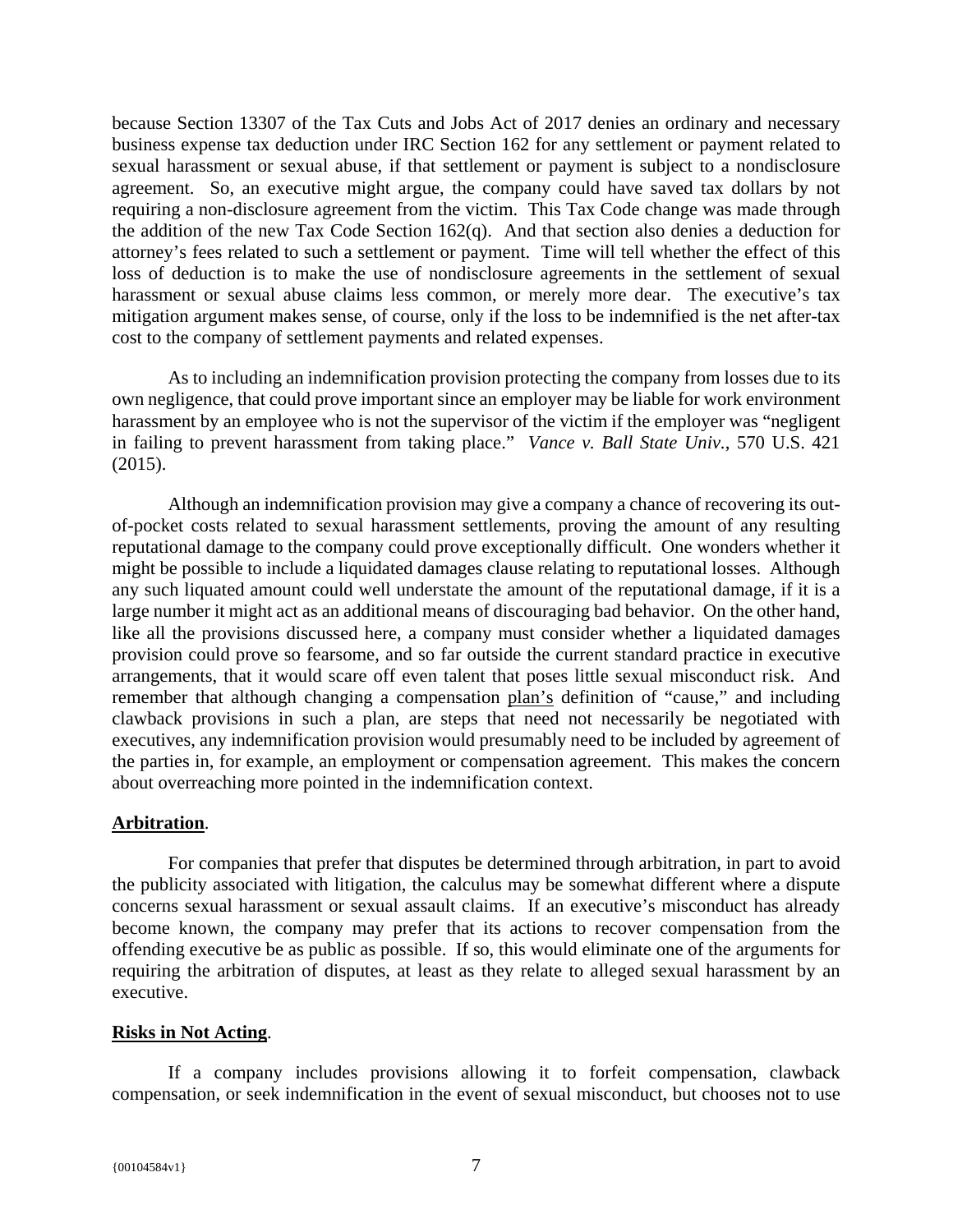those tools, one wonders whether this might invite criticism from customers, business partners, or the public. One might even wonder whether the failure to act could attract a shareholder derivative action claiming the company's directors breached their fiduciary duties of loyalty and care and wasted corporate assets by paying compensation that was a least arguably forfeitable, and failing to clawback compensation or enforce an indemnification provision. Notably, we have seen the filing of a shareholder derivative action making similar claims in *City of Tamarac Firefighters Pension Fund Trust v. Corvi* (filed in Delaware), though it is not entirely clear from the complaint whether the company had a clawback policy that could even have applied. This case does not involve sexual harassment, but nevertheless may serve as a warning. The case involves a claim by a pension fund that United Continental Holdings, Inc.'s directors acted improperly in paying a \$37 million severance package to United's former chief executive officer. The former CEO was terminated after the Chairman of the Port Authority of New York and New Jersey pleaded guilty to bribery charges, following federal investigators finding that the Port Authority Chairman pressed United executives into setting up a flight from Newark to Columbia, South Carolina, near which the Chairman of the Port Authority maintained a vacation home. The practical lesson may be that the risk in failing to exercise clawback or "for cause" forfeiture rights, and possibly indemnification rights, may increase as the amounts paid to a departing executive upon his or her departure reach eye-popping levels, and where the executive is thought by shareholders to have made missteps that either induce moral outrage or have proven especially costly for the company.

# **Discretion in Identifying "Cause."**

Leaving aside any concern about the potential for a shareholder derivative suit for failing to forfeit or clawback compensation (or to exercise indemnification rights), a company has some natural discretion when applying the "cause" provisions of an employment agreement or executive compensation program. Since sexual harassment will normally not be the only type of offense specified in a definition of "cause," companies may on occasion find themselves negotiating with an executive an understanding that the executive will be terminated for a different reason, but one that still constitutes "cause." An executive may find this more palatable than a documented termination for sexual harassment or assault. And, of course, it is not unheard of for a company to believe it has grounds for terminating an executive for "cause," but choosing instead to reach agreement with the executive that he or she will be terminated without cause, perhaps to avoid what the parties expect will otherwise be contentious litigation. Doing so may enable a company to rid itself of an executive it finds detrimental to the organization, while avoiding the cost and publicity of litigation.

Where either of these occur – that is, where a company believes that an executive has engaged in sexual harassment or assault that constitutes "cause" but instead agrees to a for cause termination on other grounds, or agrees to a termination not for cause – the company must consider the degree to which this may interfere with a later clawback or indemnification claim. This could become important where, for example, some time after the executive has left, a sexual harassment lawsuit is brought against the company by an alleged victim. One wonders whether the company might be estopped from asserting that the executive was terminated for, or possibly even engaged in, sexual harassment or other sexual misconduct where the company previously agreed that the termination was not for cause (or was for a different cause). And even if the company is not estopped from asserting that the executive was terminated for sexual misconduct, having previously formally agreed to termination for a different reason may adversely affect the